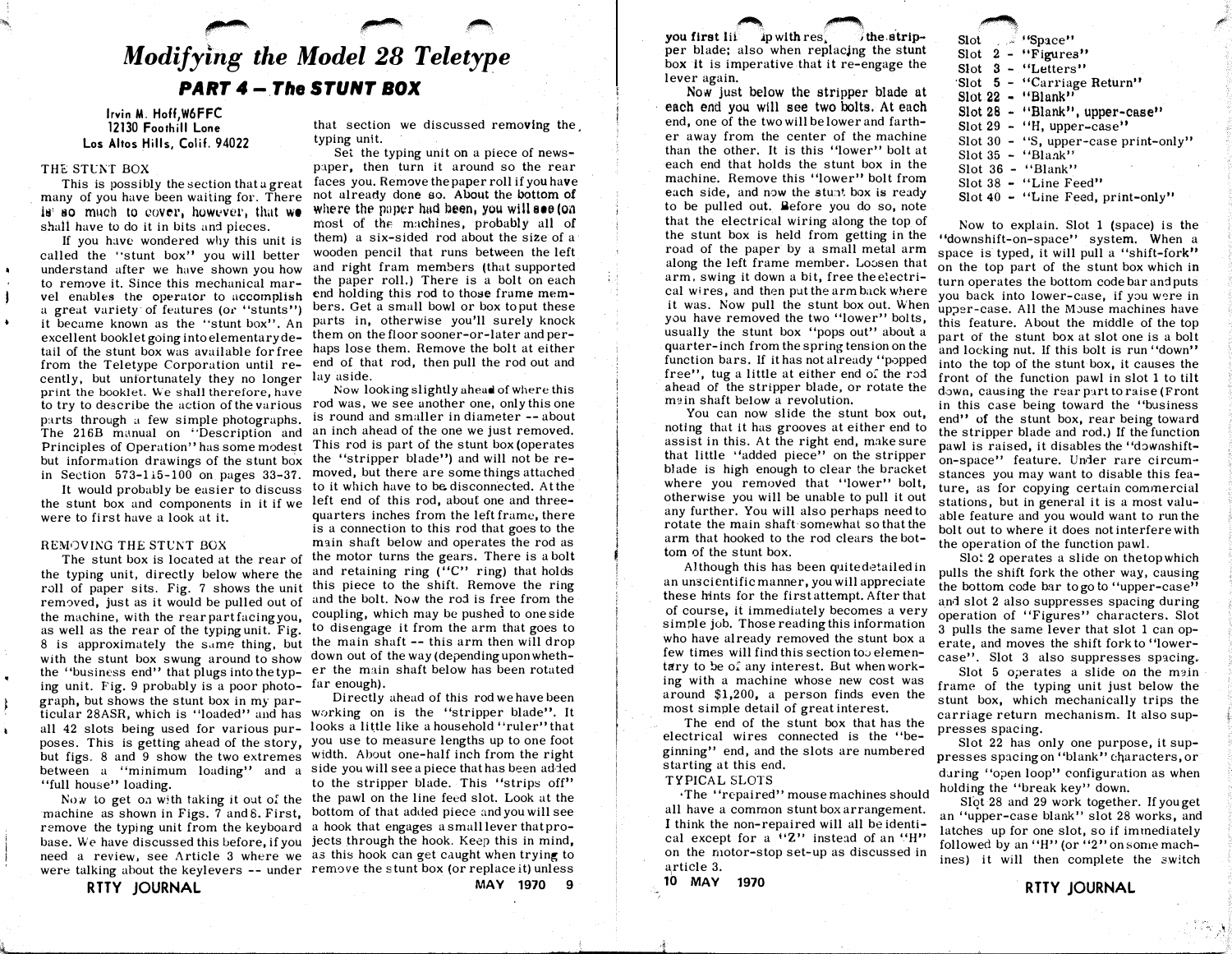

·�,

,

�

Fig. 7 Showing a stunt box as pulled out' of the rear of the typing unit.



Fig. 8 Same stunt box showing the front side. The function bars are visible sticking out the front plate.



Fig. 9 A completely "loaded" stunt box using all 42 slots as used at W6FFC in the main 2SASR. \*\*\*

above slot 23 and this will activate the not overlook it! You will also find on many "Motor-stop" relay. Slots 28 and 29 are machines a small bracket on the top ofthe called "sequential" since 29 cannot work stunt box adjacent to slots 28 (may be parunless 28 has been selected immediately tially hidden by the switch block) and 35. prior.

an "upper-case S". The bar is also coded matically. I suggest you do not use them, for "print only" which has todo with selec- but instead just "tie up" the function paw tive call-up (Selcal) so the bell won't ring via a piece of string or small wire to the if you are in "non-print".

so if you get two consecutive "blank" pose which resemble bent paper clips. RTTY JOURNAL

charac... (or an open  $\mathsf{c}$ ... cuit) it will activate a slide on the main frame under the stunt box and mechanically lock the keyboard so you cannot type on it. This feature is of no particular value on radio circuits and may be disabled by tying up the function pawl on slot 35. This was discussed in Article 3, relative to the "motor stop" on slots 28 and 29. For simplification (in Article 3) we suggested typing up the function pawl "in the slot adjacent to the bell slot". That would be slot 29. However, now that you understand a "sequential pair" of slots, you will see it would actually give less wear and tear if you prevented the first slot from working rather than the slot that actually performs the function. We'll recommend you thus tie up slots 28 and 35 to prevent motor-stop and keyboard lock.

� ,\_.,\_

### TYING UP FUNCTION PAWLS

This was discussed in Article 3 under "motor stop". We suggest if any of the pawls are now tied up (or if you are using an intentionally disabled downshift-onspace system in slot 1) you temporarily now put these slots back to normal. Here's the reason. When the function pawls are tied up, the function bars are free to slip out of the stunt box if it is tilted, and in any event the springs on the function bars will attempt to pull them out of the box. This makes it very awkward to replace the stunt box properly, even when you know what you are doing. By lowering the function pawls to normal position on such slots as 1, 28, 29, 35, and 36, then the function bars associated with those slots will be kept from slipping out of position, and returning the stunt box to the typing unit will be a simple job. Otherwise, even experts would have a most difficult problem without using special tricks of some sort. Those slots are easily enough tied back up to their "inactive" position once you get the stunt box back in the typing unit. This is a most important and useful hint, so do

Slot 30 is the "bell" and works from pose of holding up the function pawl auto-These little metal brackets are for the purchannel iron that holds the electrical wires.

Slots 35 and 36 are also "sequential" There are also special clips for the pur-

MAY 1970 11

# THE REMAIN ... , SLOTS

We had two slots to go before getting side-tracked about the sequential slots. Slot 38 has a "line feed" function bar in it whose only purpose is so suppress spacing for a line feed character. Slot 40 has a "line feed" function bar also, but responds" only during "print". This is for "Sel-cal" turn up a new line feed each time one is called for.

-� -�

possible to suppress spacing with slot 40 instead of having to add slot 38 for that purpose. It's a very interesting situation. Slot 40 actually operates the slide which trips off the line feed clutch. This is <sup>a</sup> "3-stop" clutch. That is, it COULD BE operated 3 times while the others are also a 3-stop.all the others are ''1-stop".

The reason the line feed clutch is a stations, TV news departments, etc. prefer to double-space all incoming text automatically. The function pawl on the slot 40 is tripped oif not by the main stripper tioned previously, so that it could be oper-Anyway, to insure proper spacing sup-

# REQUIRED SLOTS

Assum:ng you want to later add "auto CR-LF", we m·1st use seven specific slots and 2-3 others of those remaining.

- Slot  $1$  Space  $-$  for downshift on space out. Slot 2 - Figures -- for upper-case Slot 3 - Letters -- for lower-case Slot 4 - Auto CR Slo't 5 - Carriage Return Slot 39 - Auto LF Slot 40 - Line Feed Slot "A" Bell -- upper-case S
- Slot "B" Suppress spacing for line feed

Slot "C" Suppress spacing for blank

Thus we have pretty much committed 10 of the 42 slots. This leaves 32 more that  $\gamma$  you can do all sorts of fancy things with, such as "Sel-cal", excess line feed prevention, excess bell-ringing prevention, automatic station control, remote control, automatic T.D. control, have it ring a bell in the house or shack if somebody mentions your name or call letters, 5. Leave slot 40 alone, but exchange the 12 MAY 1970

have it  $\frac{1}{1}$  bell if somebody unexpectedly sends "BK", and many other i things which you may wish todo. Now let's show you how to install "non-overline in your machine in a few seconds and at no expense.

#'''

### ADDING NON-OVERLINE

action so that if in "non-print" you do not someone accidently hits the "Carriage You will probably wonder why it is not Thus it is easily possible to retype over On a "normal" Teletype machine, if Return" character, of course the carriage comes back, but will not turn up <sup>a</sup> new line. the same material a second (or more!) times. This is called "over-lining", and of course is more than slightly annoying, as it not only wipes out what you have printed previously, but also destroys what is now being printed.

operated once. (The "spacing clutch" is equipment adapts immediately to "non-"3 -stop" is to enable it to turn up two effort 'to incorporate and can be changed lines if desired rather than one. Many back in a few seconds to "factory stock" commercial installations such as radio anytime the stunt box is removed from the Fortunately the 28-series of Teletype overline protection", and without use of new parts. The system requires almost no typing unit.

blade but by the "added piece" we men-it! The function bar is the item with the ated several times for double line-feeds. front (business end) of the stunt box. To pression for line feed, we do it in "some on the bottom side of the stunt- box, and other slot", namely slot 38 in this case. merely pull the function bar out. It will In the case of the "mouse" machines, merely exchange the function bars in slots 5 and 33. That's absolutely all there is to various "teeth" (tynes) that sticks out the remove a function bar, unhook the spring probably catch on the hook of the function, pawl at the rear of the stunt box, in this case, merely take your finger and hold up the function pawl for that particular slot and at the same time pull the function bar

> If you are reading this series of articles and do not have a "Mouse" machine, it is simple enough to find the proper function bars. Prior to removing the stunt box, do this:

- 1. Remove the roll of paper
- 2. With the motor running peer at the top of the stunt box.
- 3. Hit the "carriage return" key -- some slot should show activity -- probably slot 5, starting your count at the right end of the stunt box as you look in while standing in front of the machine. Remember this slot number.
- 4. Now hit the "line feed" key. Twoslots should show some activity. Slot 40 no doubt, and some other slot somewhere, probably (but not necessarily) slot 38.

**RTTY JOUKNAL**